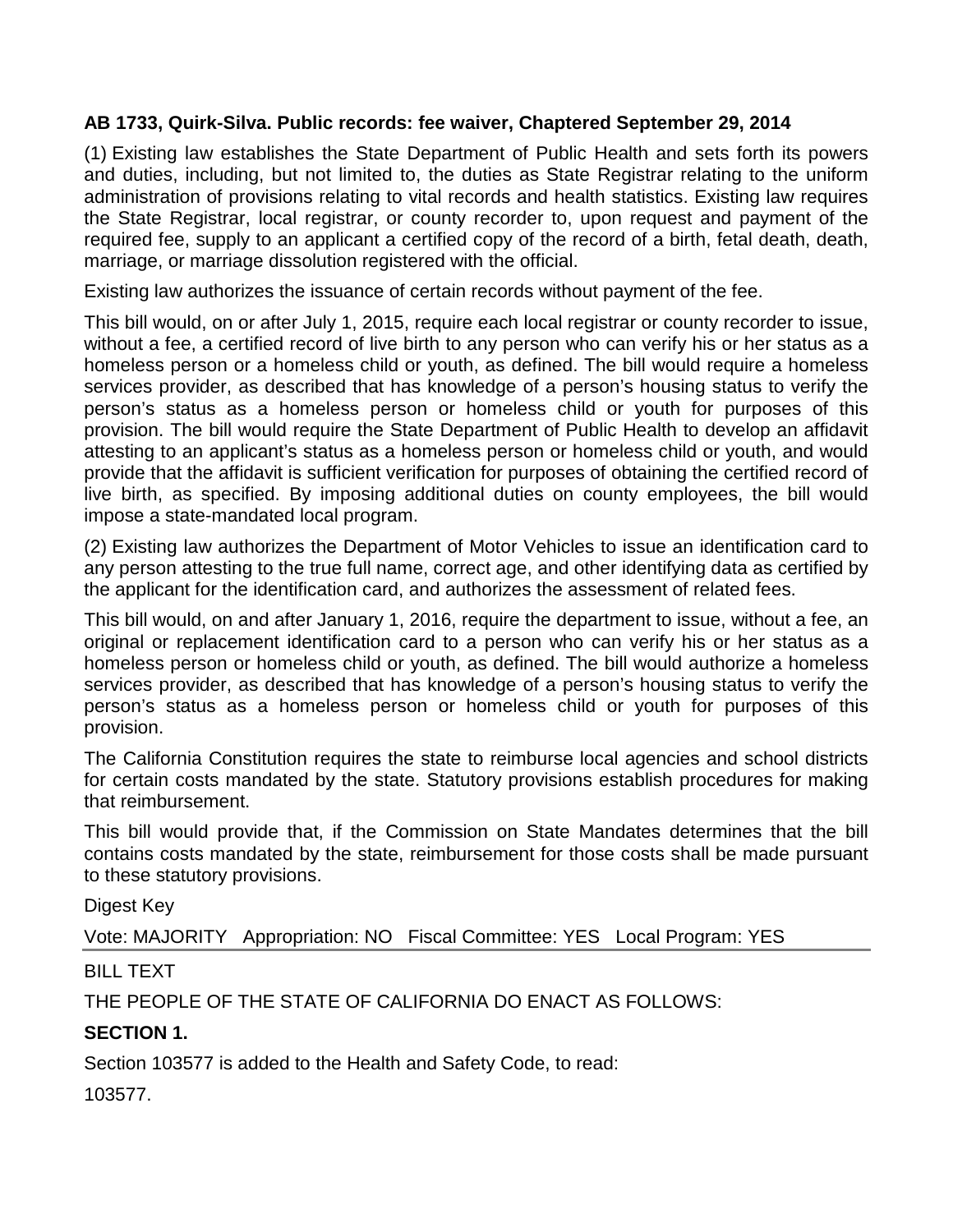(a) On or after July 1, 2015, each local registrar or county recorder shall, without a fee, issue a certified record of live birth to any person who can verify his or her status as a homeless person or a homeless child or youth. A homeless services provider that has knowledge of a person's housing status shall verify a person's status for the purposes of this subdivision. In accordance with all other application requirements as set forth in Section 103526, a request for a certified record of live birth made pursuant to this subdivision shall be made by a homeless person or a homeless child or youth on behalf of themselves, or by any person lawfully entitled to request a certified record of live birth on behalf of a child, if the child has been verified as a homeless person or a homeless child or youth pursuant to this section. A person applying for a certified record of live birth under this subdivision is entitled to one birth record, per application, for each eligible person verified as a homeless person or a homeless child or youth. For purposes of this subdivision, an affidavit developed pursuant to subdivision (b) shall constitute sufficient verification that a person is a homeless person or a homeless child or youth. A person applying for a certified record of live birth under this subdivision shall not be charged a fee for verification of his or her eligibility.

(b) The State Department of Public Health shall develop an affidavit attesting to an applicant's status as a homeless person or homeless child or youth. For purposes of this section, the affidavit shall not be deemed complete unless it is signed by both the person making a request for a certified record of live birth pursuant to subdivision (a) and a homeless services provider that has knowledge of the applicant's housing status.

(c) Notwithstanding the rulemaking provisions of the Administrative Procedure Act (Chapter 3.5 (commencing with Section 11340) of Part 1 of Division 3 of Title 2 of the Government Code), the department may implement and administer this section through an all-county letter or similar instructions from the director or State Registrar without taking regulatory action.

(d) For the purposes of this section, the following definitions apply:

(1) A "homeless child or youth" has the same meaning as the definition of "homeless children and youths" as set forth in the federal McKinney-Vento Homeless Assistance Act (42 U.S.C. Sec. 11301 et seq.).

(2) A "homeless person" has the same meaning as the definition of that term set forth in the federal McKinney-Vento Homeless Assistance Act (42 U.S.C. Sec. 11301 et seq.).

(3) A "homeless services provider" includes:

(A) A governmental or nonprofit agency receiving federal, state, or county or municipal funding to provide services to a "homeless person" or "homeless child or youth" has or that is otherwise sanctioned to provide those services by a local homeless continuum of care organization.

(B) An attorney licensed to practice law in this state.

(C)A local educational agency liaison for homeless children and youth designated as such pursuant to Section 11432(g)(1)(J)(ii) of Title 42 of the United States Code, or a school social worker.

(D)A human services provider or public social services provider funded by the State of California to provide homeless children or youth services, health services, mental or behavioral health services, substance use disorder services, or public assistance or employment services.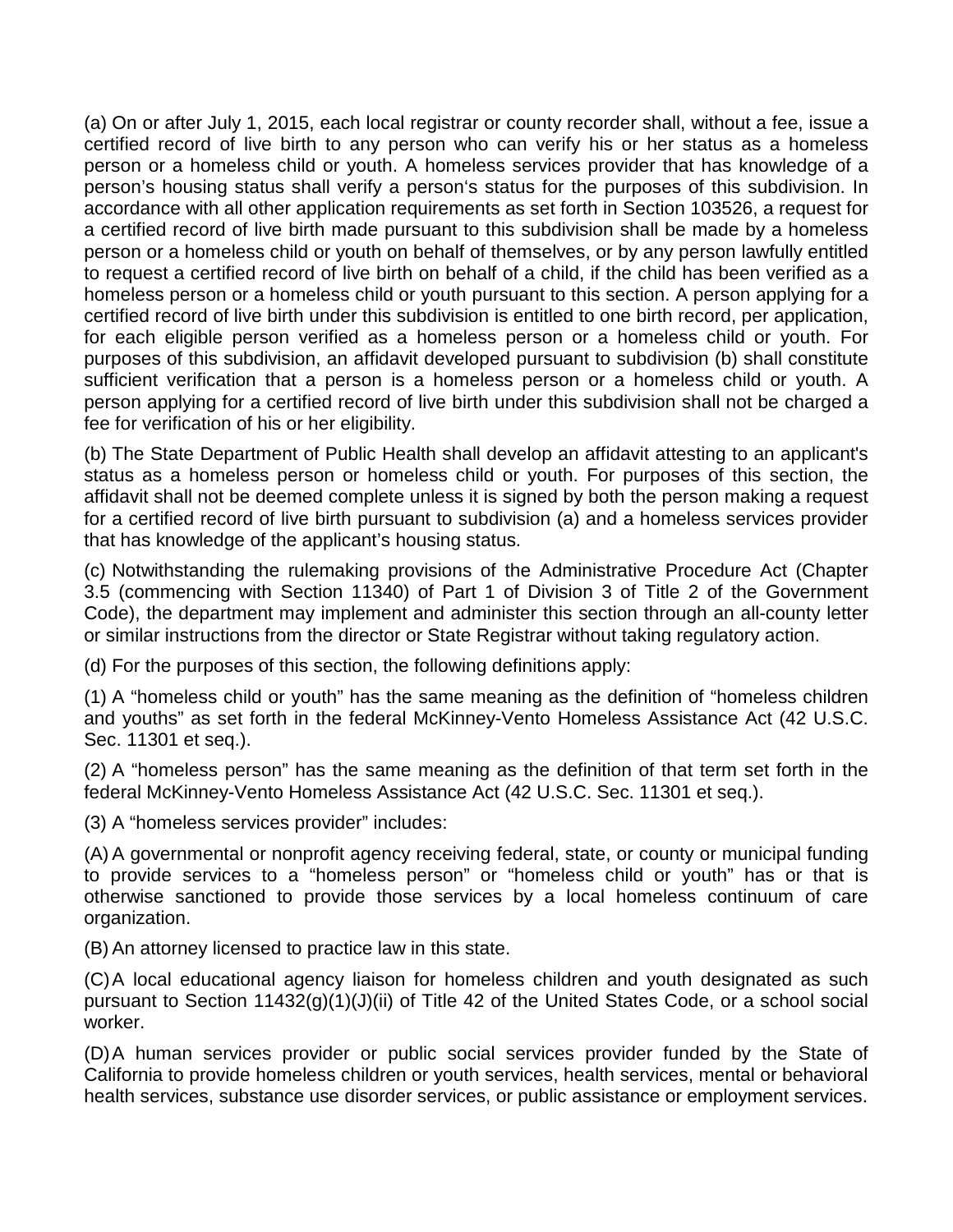(E) A law enforcement officer designated as a liaison to the homeless population by a local police department or sheriff's department within the state.

### **SECTION 2.**

Section 14902 of the Vehicle Code is amended to read:

14902.

(a) Except as otherwise provided in subdivisions (b), (c), and (d) of this section, subdivision (c) of Section 13002, and subdivision (c) of Section 14900, upon an application for an identification card a fee of twenty dollars (\$20), and on and after January 1, 2010, a fee of twenty-six dollars (\$26), shall be paid to the department.

(b) An original or replacement senior citizen identification card issued pursuant to subdivision (b) of Section 13000 shall be issued free of charge.

(c) The fee for an original or replacement identification card issued to a person who has been determined to have a current income level that meets the eligibility requirements for assistance programs under Chapter 2 (commencing with Section 11200) or Chapter 3 (commencing with Section 12000) of Part 3 of, or Part 5 (commencing with Section 17000) of, or Article 9 (commencing with Section 18900) of Chapter 10 of Part 6 of, or Chapter 10.1 (commencing with Section 18930) or Chapter 10.3 (commencing with Section 18937) of Part 6 of, Division 9 of the Welfare and Institutions Code shall be six dollars (\$6). The determination of eligibility under this subdivision shall be made by a governmental or nonprofit entity, which shall be subject to regulations adopted by the department.

(d) On and after January 1, 2016, a fee shall not be charged for an original or replacement identification card issued to any person who can verify his or her status as a homeless person or homeless child or youth. A homeless services provider that has knowledge of the person's housing status may verify the person's status for purposes of this subdivision. A determination of eligibility pursuant to this subdivision shall be subject to regulations adopted by the department. A person applying for an identification card under this subdivision shall not be charged a fee for verification of his or her eligibility.

(e) All fees received pursuant to this section shall be deposited in the Motor Vehicle Account.

(f) For purposes of this section, the following definitions apply:

(1) A "homeless child or youth" has the same meaning as the definition of "homeless children and youths" has as set forth in the federal McKinney-Vento Homeless Assistance Act (42 U.S.C. Sec. 11301 et seq.).

(2) A "homeless person" has the same meaning as the definition set forth in the federal McKinney-Vento Homeless Assistance Act (42 U.S.C. Sec. 11301 et seq.).

(3) A "homeless services provider" includes:

(A) A governmental or nonprofit agency receiving federal, state, or county or municipal funding to provide services to a "homeless person" or "homeless child or youth," or that is otherwise sanctioned to provide those services by a local homeless continuum of care organization.

(B) An attorney licensed to practice law in this state.